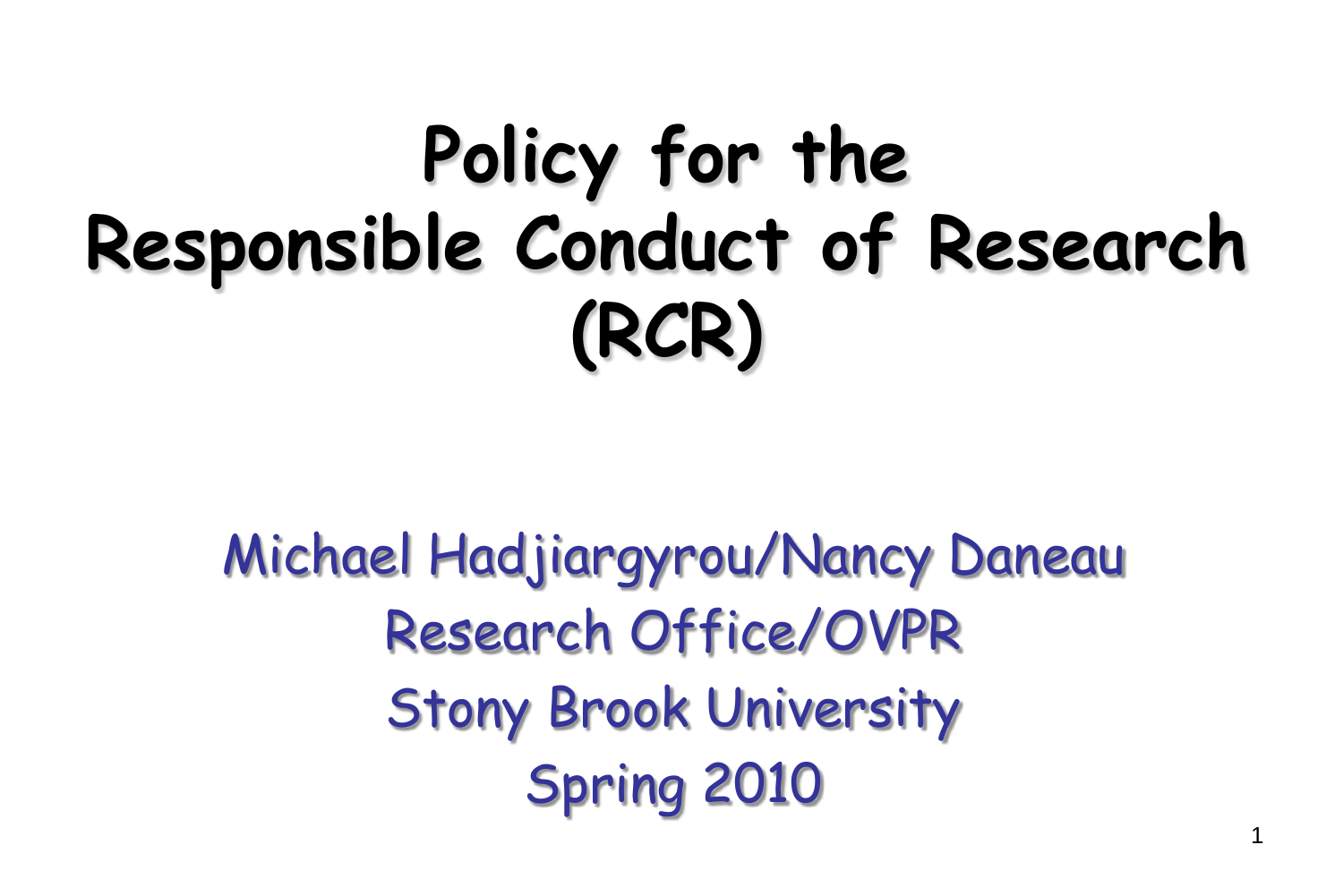#### Why the Push from Federal Sponsors?

#### Table 9: Research Misconduct Activity, 1993-2008

| Year* | Institution<br>Reporting<br><b>Activity</b> | <b>New</b><br><b>Allegations</b> |
|-------|---------------------------------------------|----------------------------------|
| 2007  | 130                                         | 183                              |
| 2006  | 111                                         | 151                              |
| 2005  | 113                                         | 137                              |
| 2004  | 101                                         | 120                              |
| 2003  | 106                                         | 136                              |
| 2002  | 99                                          | 163                              |
| 2001  | 78                                          | 127                              |
| 2000  | 82                                          | 103                              |
| 1999  | 72                                          | 89                               |
| 1998  | 67                                          | 69                               |
| 1997  | 73                                          | 92                               |
| 1996  | 88                                          | 127                              |
| 1995  | 96                                          | 104                              |
| 1994  | 79                                          | 89                               |
| 1993  | 73                                          | 86                               |

"130 institutions reported 183 new or continuing research misconduct activity in their 2007 Annual Report on Possible Research Misconduct"

"This is a 15% increase over 2006 and is almost 2x more activity than in 1993."

\* The year 2007 is a record of what institutions submitted in their 2008 Annual Report.

http://ori.dhhs.gov/documents/annual\_reports/ori\_annual\_report\_2008.pdf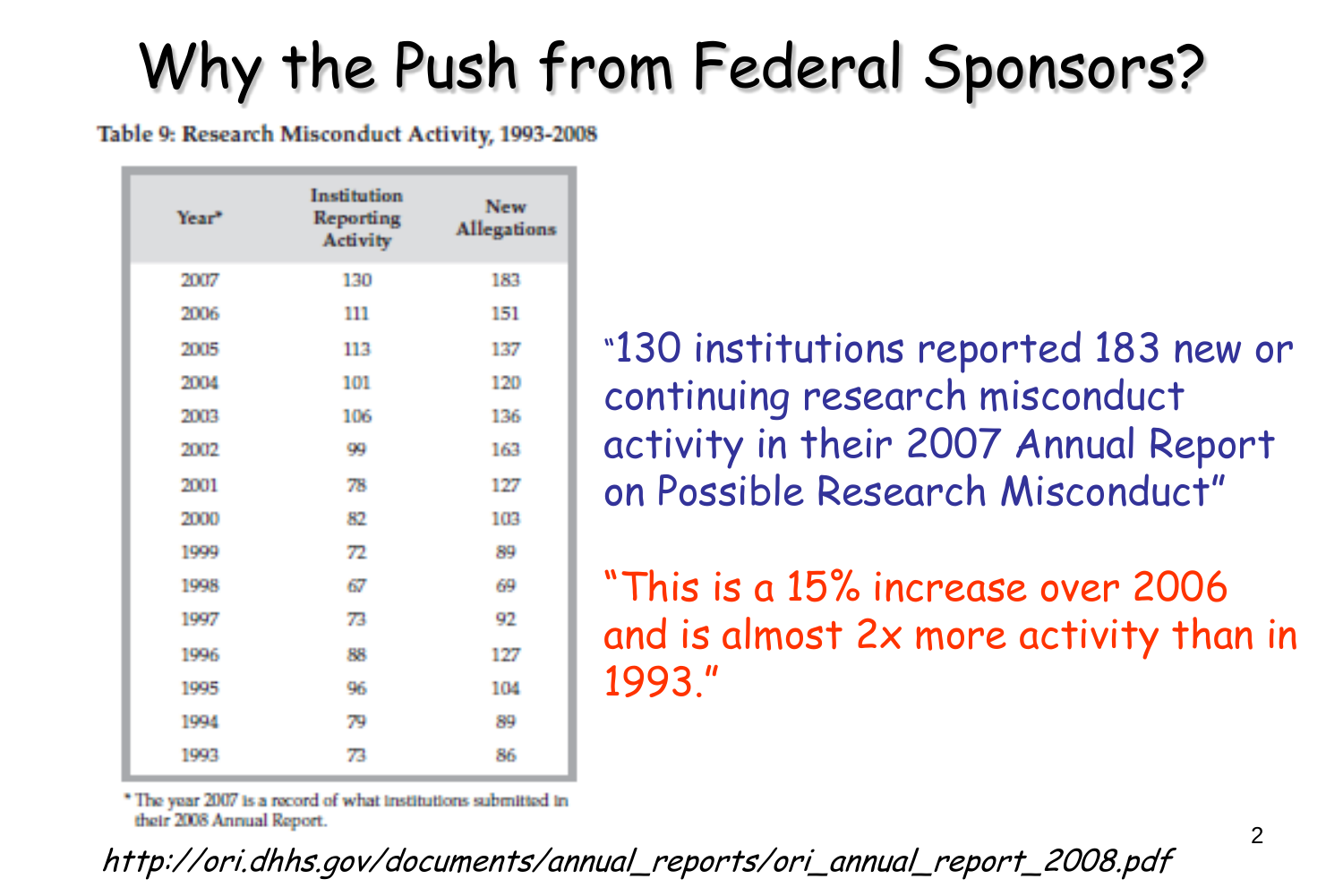#### • GENERAL POLICY:

– Adheres to professional practices that comprise scholarly and research integrity and fosters, actively endorses, and participates in the instruction in RCR for all faculty, students and staff, regardless of status, discipline, or source of funding.

#### • APPLICABILITY:

– This policy is applicable to all SBU undergraduates, graduate students, post-docs, residents/fellows, and faculty.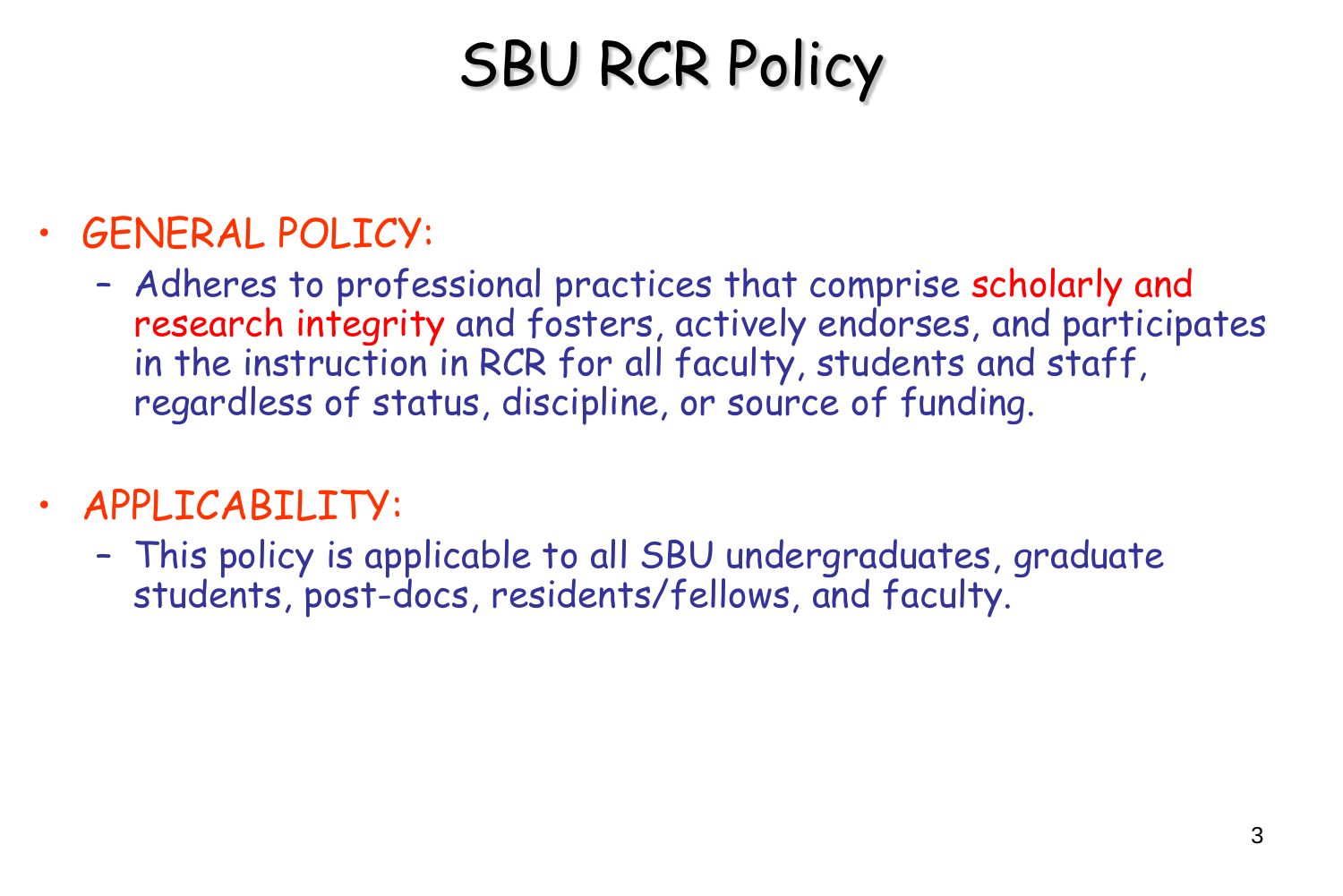#### • TIMELINE FOR TRAINING:

- One year of either the effective date of this policy (1/4/2010), or the date of grant application submission, whichever comes first for:
	- all undergraduate and graduate students, post-docs supported by NSF.
	- for trainees, fellows, participants, and scholars supported through any NIH training, career development award (individual or institutional), research education grant, and dissertation research grant.
- Any students not covered above must complete training described in this policy as a requirement toward their involvement in research activities at SBU.
- Current faculty who are supported by NSF or NIH grants to which RCR requirements apply must complete training within one year of either the effective date of this policy (1/4/2010), or the date of grant application submission, whichever comes first.
- Current faculty not covered in category above must complete training within 1 year of the effective date of this policy (1/4/10). Future hires must complete training within 1 year of hiring date.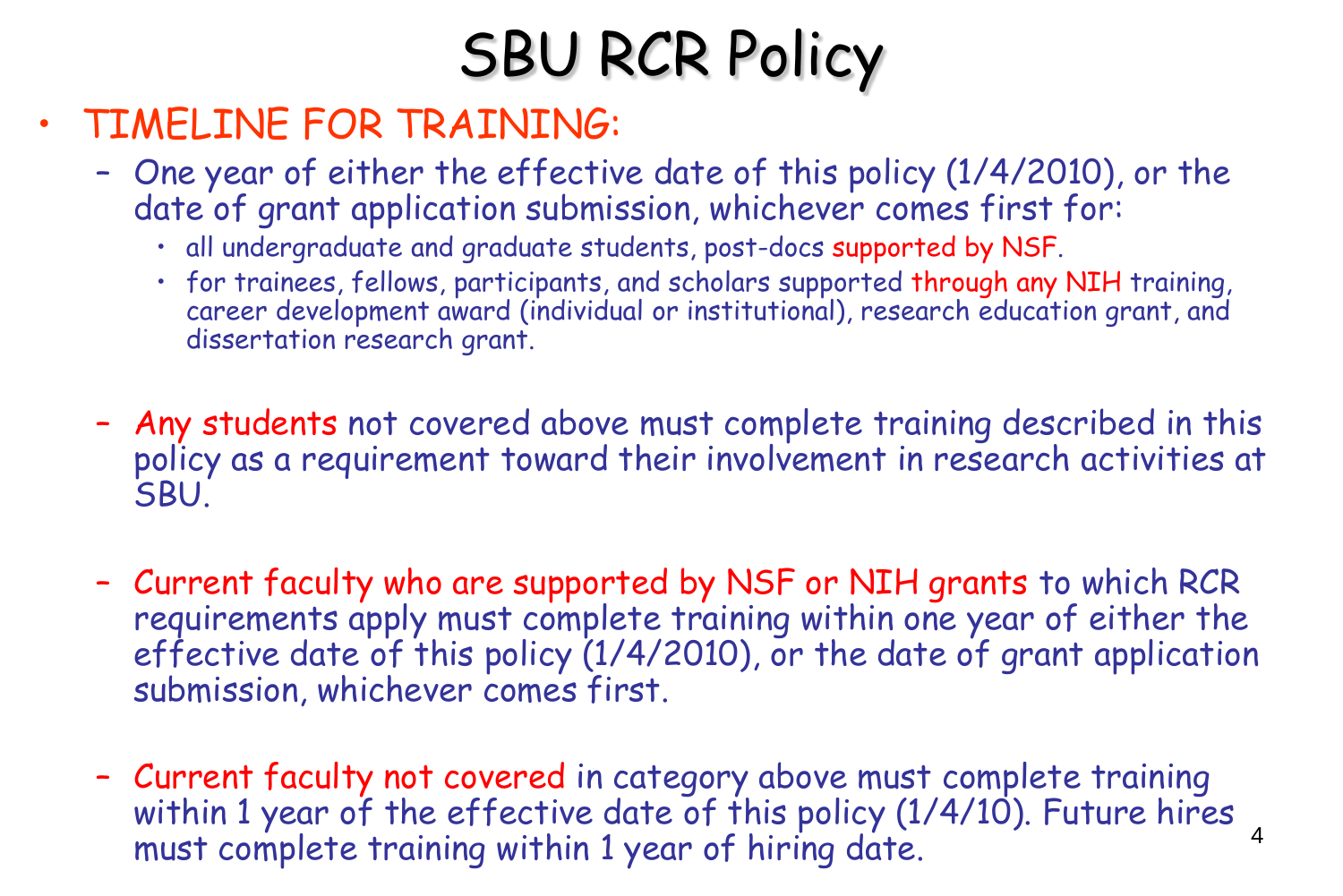- TRAINING REQUIREMENTS:
	- If the learner is:
		- An individual who will only be involved in research for a limited amount of time, (e.g., an undergraduate involved in a summer REU -Research Experiences for Undergraduatesprogram, etc.)

Or

- A faculty member
- successful completion of Phase 1 will serve to meet the RCR requirement. Non-faculty must obtain approval from their department or school of a request and justification for waiver of Phase 2 requirement
- With the exception of the above, the following format (Phase 1, 2 and 3) is expected and will also be supplemented via informal instruction by active mentoring throughout the individual's educational and research training experience 5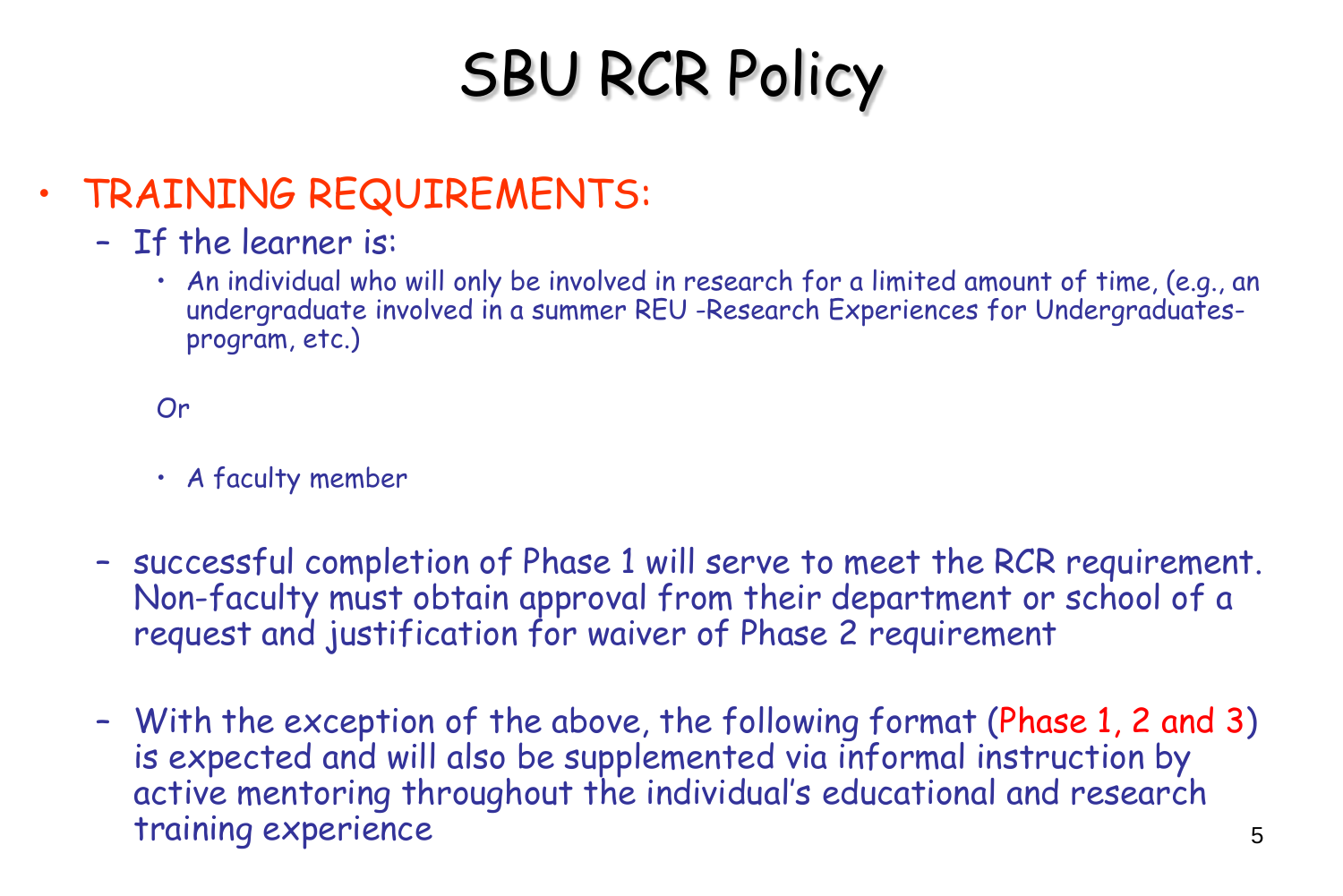#### • TRAINING REQUIREMENTS:

- Phase 1: Online instruction
- Undergraduates:
	- Required review of an introduction to RCR, at: http://ori.dhhs.gov/education/products/RCRintro/
	- Selection of 3 topics to examine in-depth (not to include animal or human research modules) in a relevant RCR module discipline set (i.e., biomedical, social behavioral, physical science, humanities, engineering) within the web-based Collaborative Institutional Training Initiative (CITI)
	- A passing grade of 80% must be achieved on the quizzes taken at the end of these modules.
	- Notification of successful completion of on-line training will be provided by e-mail to the undergraduate, and to the office of Research Development and Assessment.
- Graduate students, postdocs, fellows, faculty:
	- Completion of the relevant RCR module discipline set (i.e., biomedical, social behavioral, physical science, humanities, engineering) within CITI
	- A passing grade of 80% must be achieved on the quizzes taken at the end of these modules.
	- Notification of successful completion of on-line training will be provided by e-mail to the undergraduate, and to the office of Research Development and Assessment.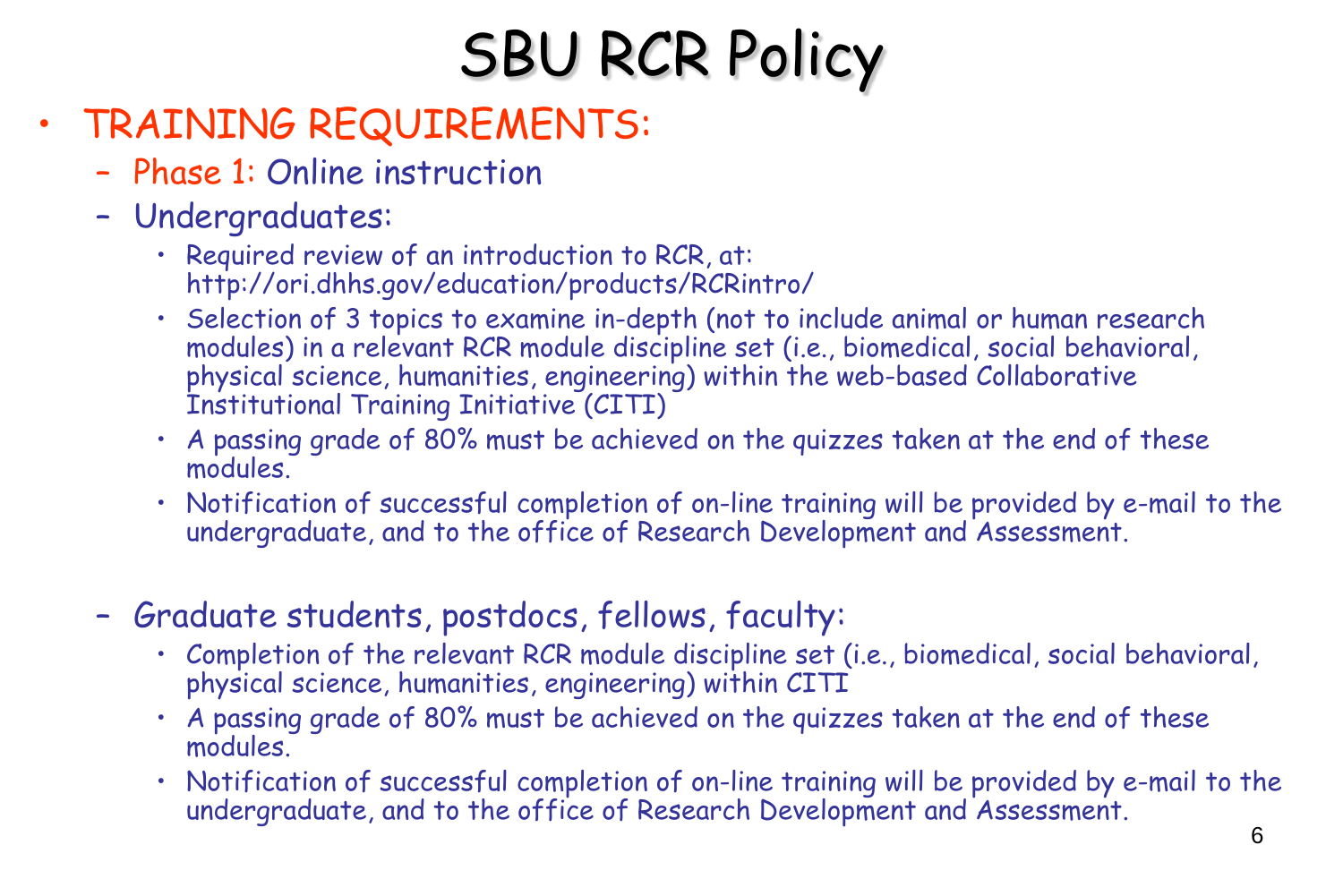#### • TRAINING REQUIREMENTS:

- Phase 2: Discipline-specific, credit-earning curriculum to be integrated into the coursework within each department/school
- Minimum requirement to satisfy this phase: 8 contact hours per learner at intervals no less than once every 4 years.
- Curriculum content must include training in:
	- conflict of interest personal, professional, and financial
	- human subjects, live vertebrate animal subjects in research, and safe laboratory practices (general; formal training and certification is required, outside of the RCR instructional program, in order to do research involving human or animal subjects etc)
	- mentor/mentee responsibilities and relationships
	- research involving collaborations, internal and external to the University
	- peer review
	- data acquisition and laboratory tools; management, sharing and ownership
	- scientific misconduct (fabrication, falsification, and plagiarism) and policies for handling misconduct
	- responsible authorship and publication
	- the scientist as a responsible member of society, contemporary ethical issues in biomedical research, and the environmental and societal impacts of scientific research 7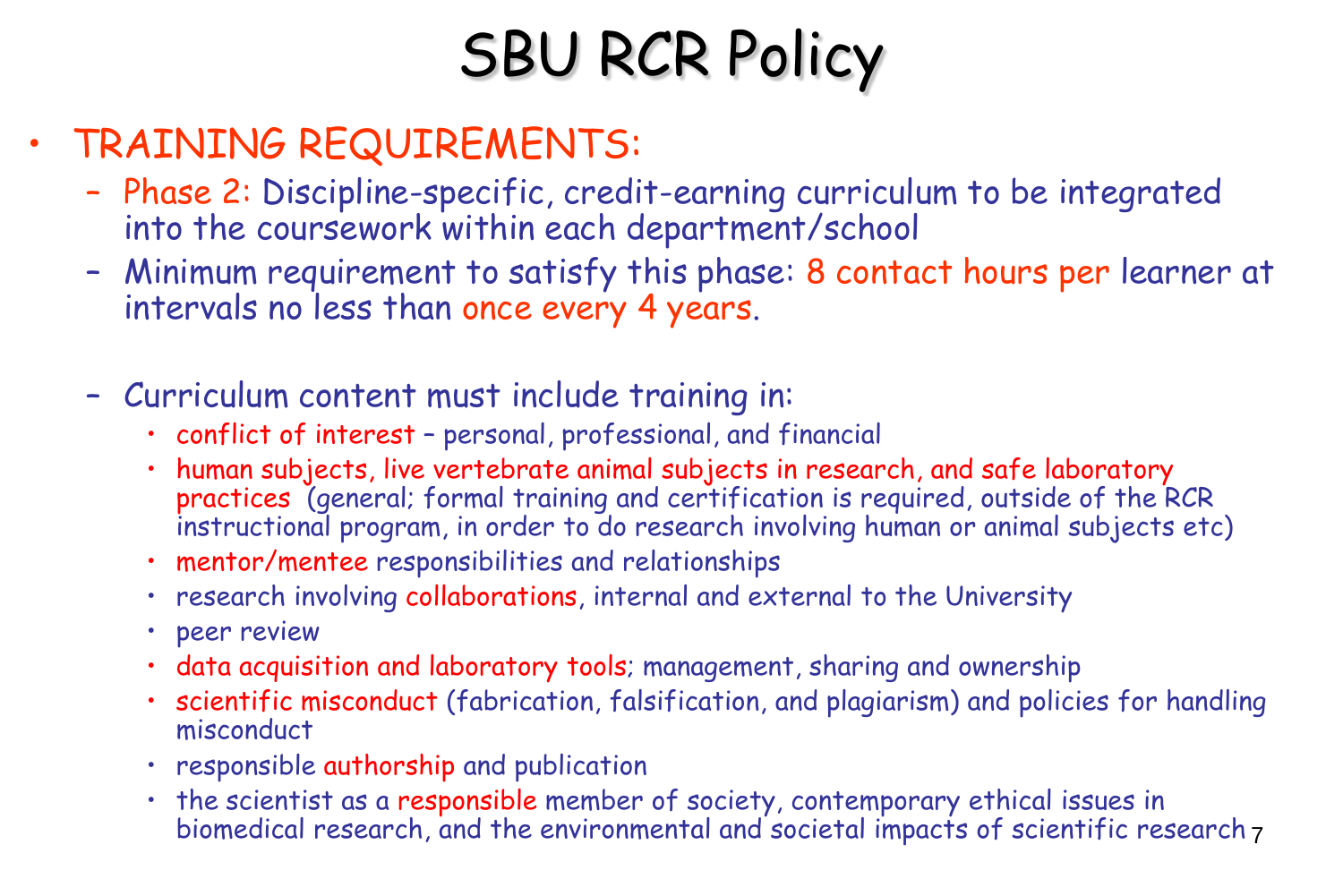#### • TRAINING REQUIREMENTS:

- Course/other model should include the following components:
	- 25-30 minute lectures to introduce the topic,
	- coupled with
	- 60-90 minute small group break-out sessions headed by faculty, with goal of active participation by learner in applying the principles outlined in the lecture to relevant case studies. Examinations will be required for quantitative assessments. Attendance and participation is required at all sessions.
	- Faculty from the school/department, or other applicable individuals with expertise in the content being addressed may teach the lectures or lead the break-out sessions.
	- A passing grade of 80% constitutes successful completion of Phase 2 training (if a formal course is set up).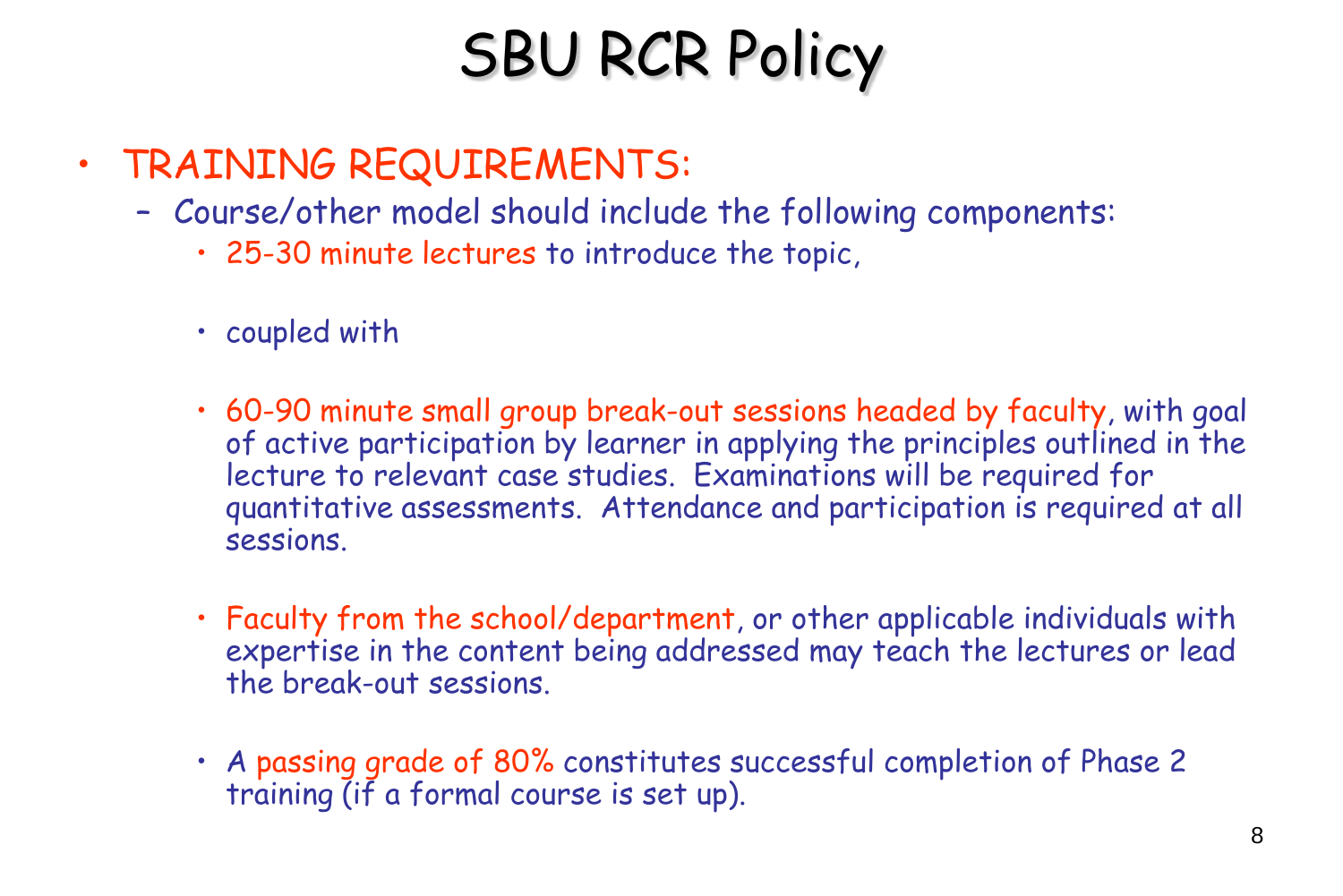- TRAINING REQUIREMENTS:
	- Phase 3: RCR Recertification
		- All individuals conducting research must recertify in RCR no less than once every four years, with a minimum of 8 contact hours.
	- Training Certification
		- After successful completion of the course, the departmental/school RCR coordinator will enter the requisite information into the centralized web-based RCR database (maintained by the office of Research Development and Assessment) that also houses the Phase 1 (CITI online training) certifications.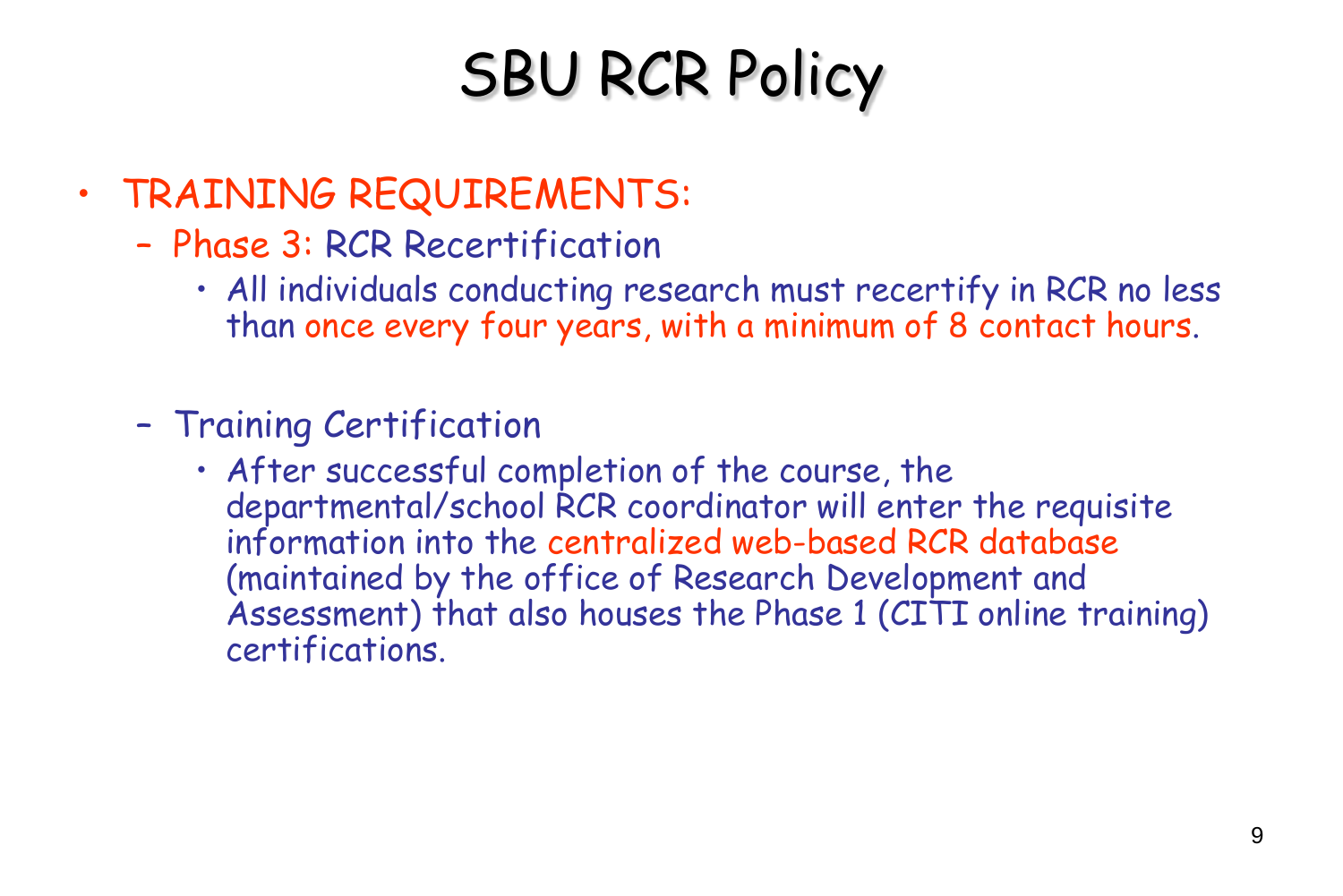#### Additional tools that may be used for RCR training

- Face to Face: research methods courses /seminars including case studies
- Departmental faculty meetings/journal clubs
- Training sessions offered by Institutional Review Boards, Institutional Animal Care and Use Committees, and Institutional Biosafety Committees
- Experiential research programs for graduate and undergraduate students laboratory rotations
- Orientation sessions for new faculty, postdoctoral fellows and graduate and undergraduate students
- Training sessions for new department chairs
- Institution-wide lectures or discussion series
- Activities sponsored by graduate student and postdoc organizations
- Feature articles on RCR issues on VPR web site
- Communications in VPR Research News
- Collaboration with graduate program coordinators to promote RCR training
- Responsible and ethical conduct of research blogs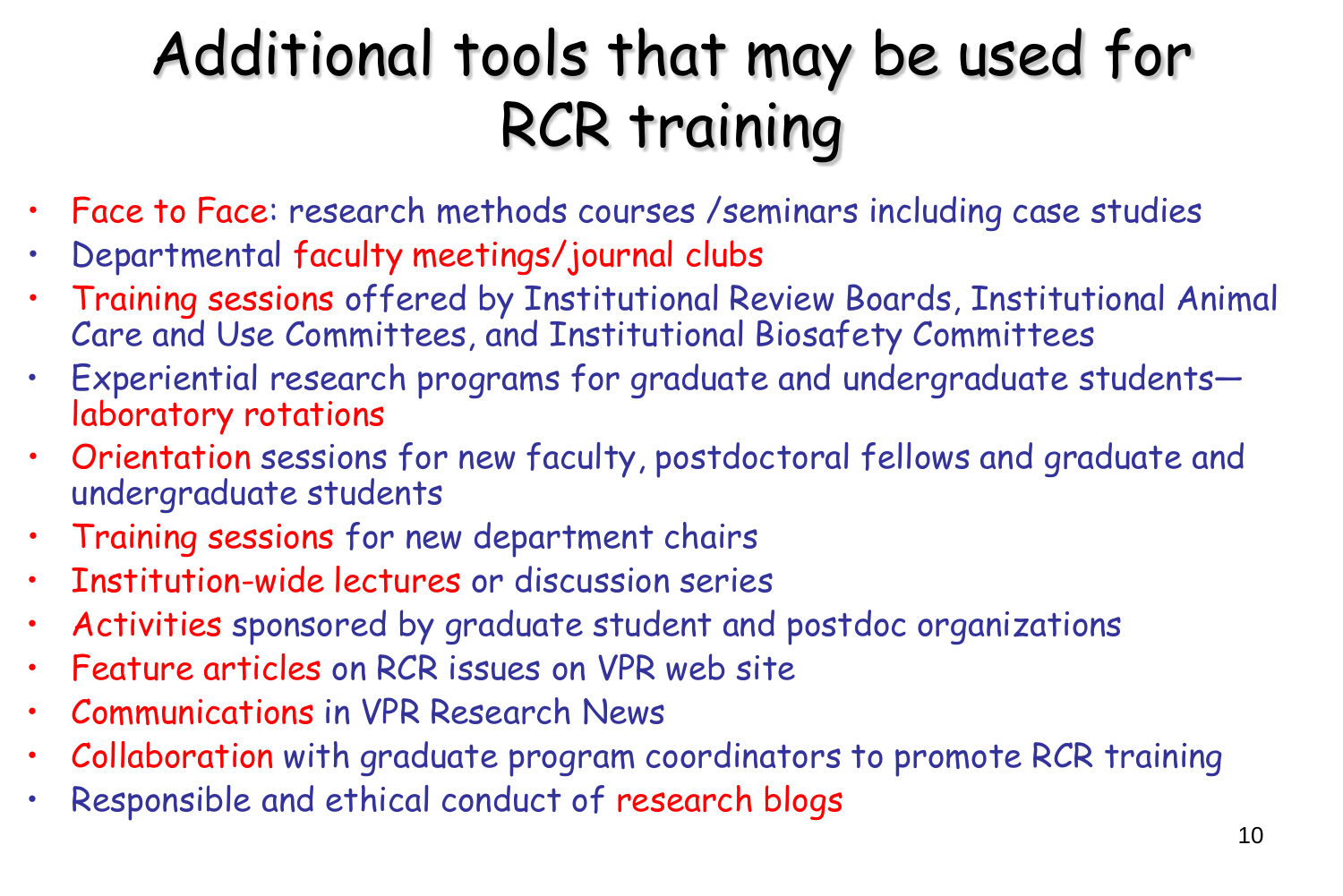### RCR Responsibilities

- Colleges/Schools/Departments/PIs
	- RCR training program methods
	- RCR training program content for each "group"
	- Department by department RCR training programs
	- Follow through to ensure RCR trainee Certification/Recertification
- Research Office
	- Educating faculty and researchers about SBU RCR Policy
	- Record keeping and coordination of electronic materials
	- Database of "certified" trainees
	- Verification of certification with PIs/Departments
	- 1 year window for training to occur before payments are discontinued
	- Assurances to federal government
	- Audit of charges to sponsored awards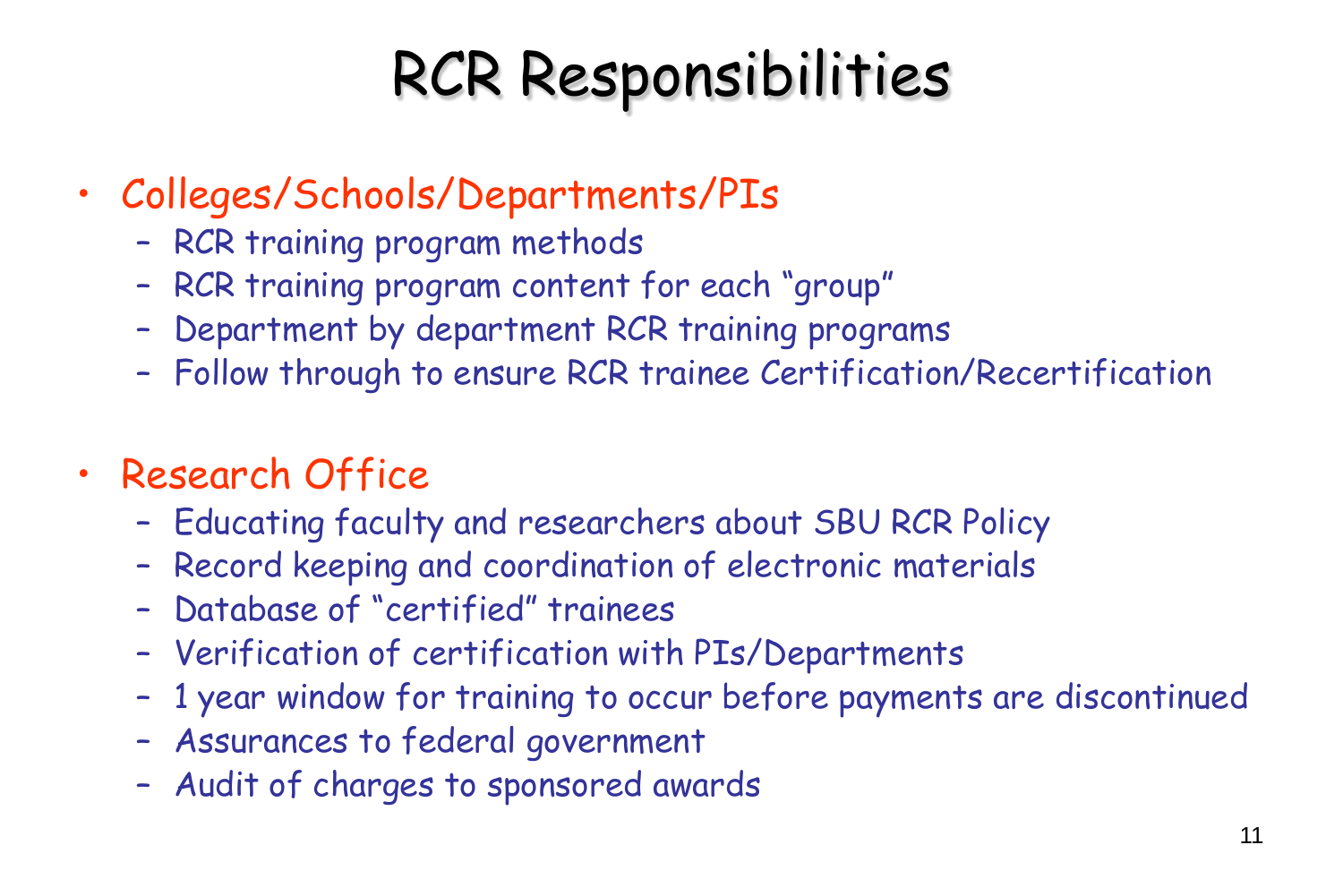### SBU RCR Policy Summary

- Everyone conducting research must have 8 contact hours of RCR training no less than every 4 years.
- NSF requires (at the time of proposal submission) the university to have an RCR policy and a plan to provide RCR training and oversight to undergrads, grads, and post-docs supported by the grant - training has to be completed within the first year of the period of performance.
- NIH requires investigators to describe a training plan (comprised of instructional components including format, subject matter, faculty participation, duration of instruction, and frequency of instruction) and how participation in RCR will be monitored in every proposal application to which RCR requirements apply for trainees, fellows, participants and scholars. the training plan. Reporting/certifying that this has been completed occurs with submission of the continuation app/progress report. 12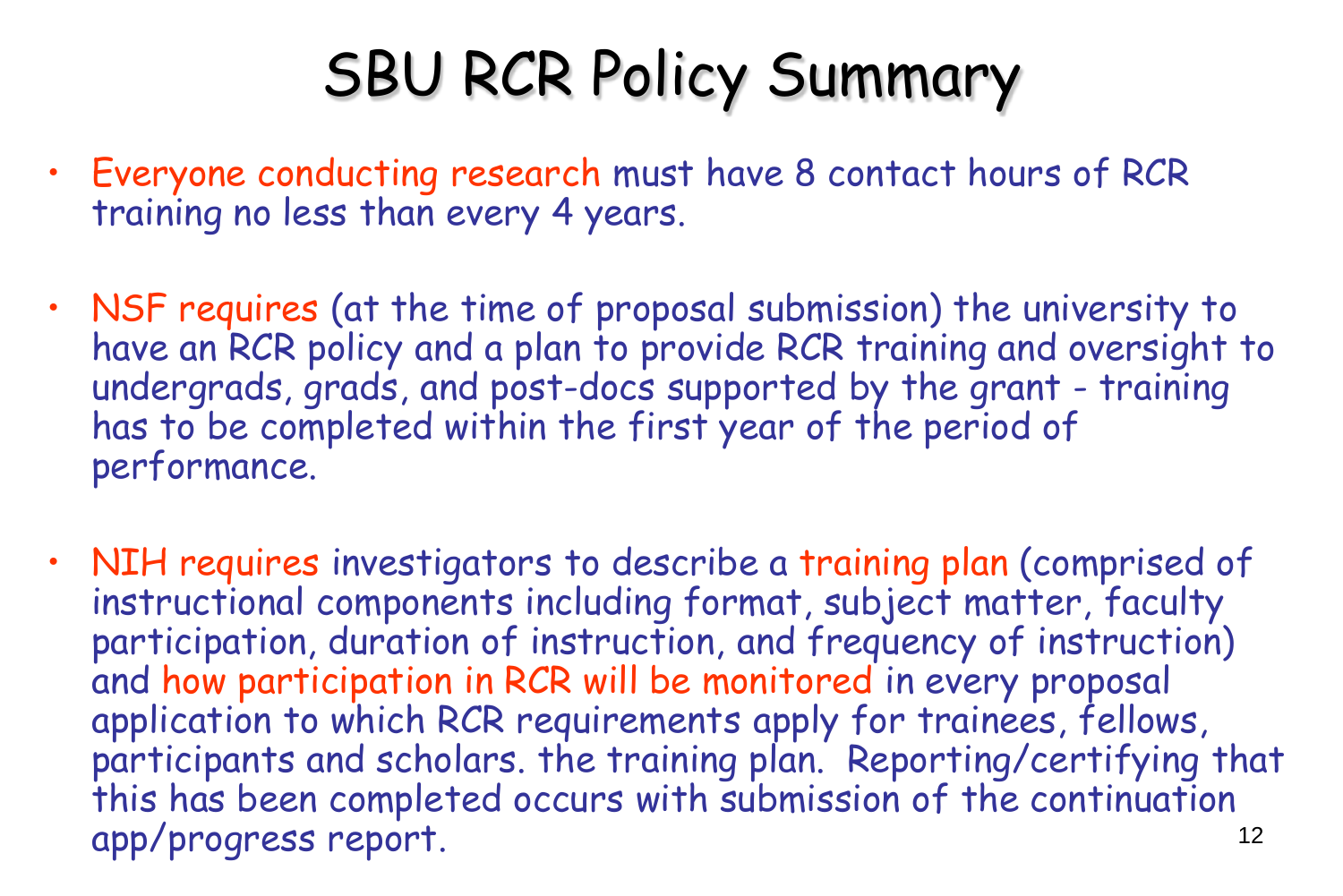Possible Federal Actions for Non-compliance with RCR

#### • Institutional

- Letter of Reprimand
- Disallowance of costs
- Fines/restitution
- Federal-wide debarment
- PI specific
	- Ban from serving as reviewer
	- Mandatory ethics training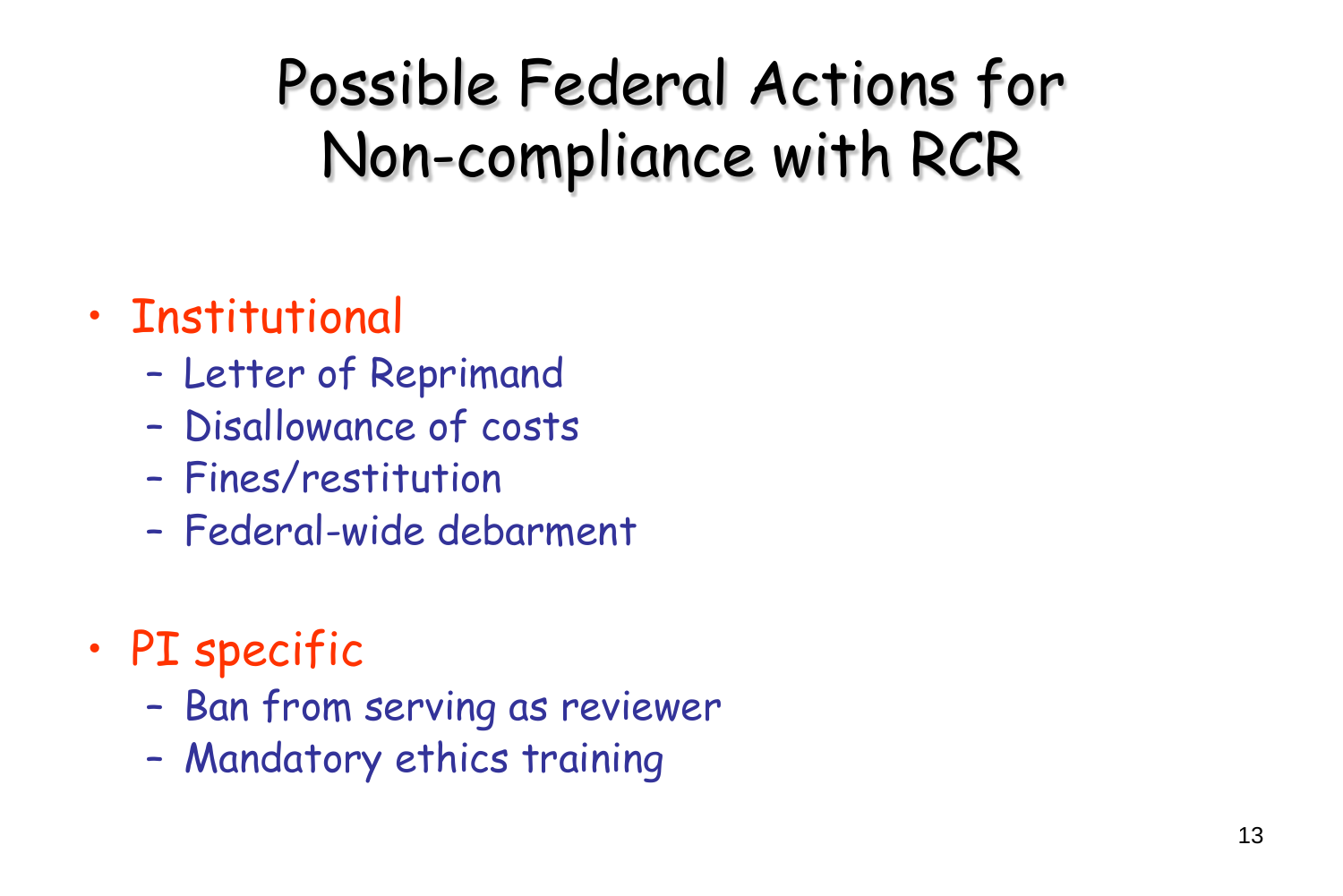#### RCR Resources

- http://grants.nih.gov/grants/guide/notice-files/NOT-OD-10-019.html
- http://grants.nih.gov/training/extramural.htm
- http://bioethics.od.nih.gov/researchethics.html
- The National Academy Press has just published the 3rd. edition of the classic, On Being a Scientist, and is available online at http://books.nap.edu/catalog.php?record\_id=12192.
- NSF Federal Register Notice on RCR Implementation: Federal Register Notice of August 20, 2009 (Volume 74, Number 160)
- NPA RCR Toolkit: http://www.nationalpostdoc.org/rcr-toolkit
- ORI's RCR Education Materials Clearinghouse http://ori.dhhs.gov/education/products/
- National Academy of Engineering Workshop Report: Ethics Education and Scientific and Engineering Research: What's Been Learned? What Should be Done? http://www.nap.edu/catalog.php?record\_id=12695
- Collaborative Institutional Training Initiative (CITI), www.CITI.org
- http://www.stonybrook.edu/research/orc/rcr/index.shtml <sup>14</sup>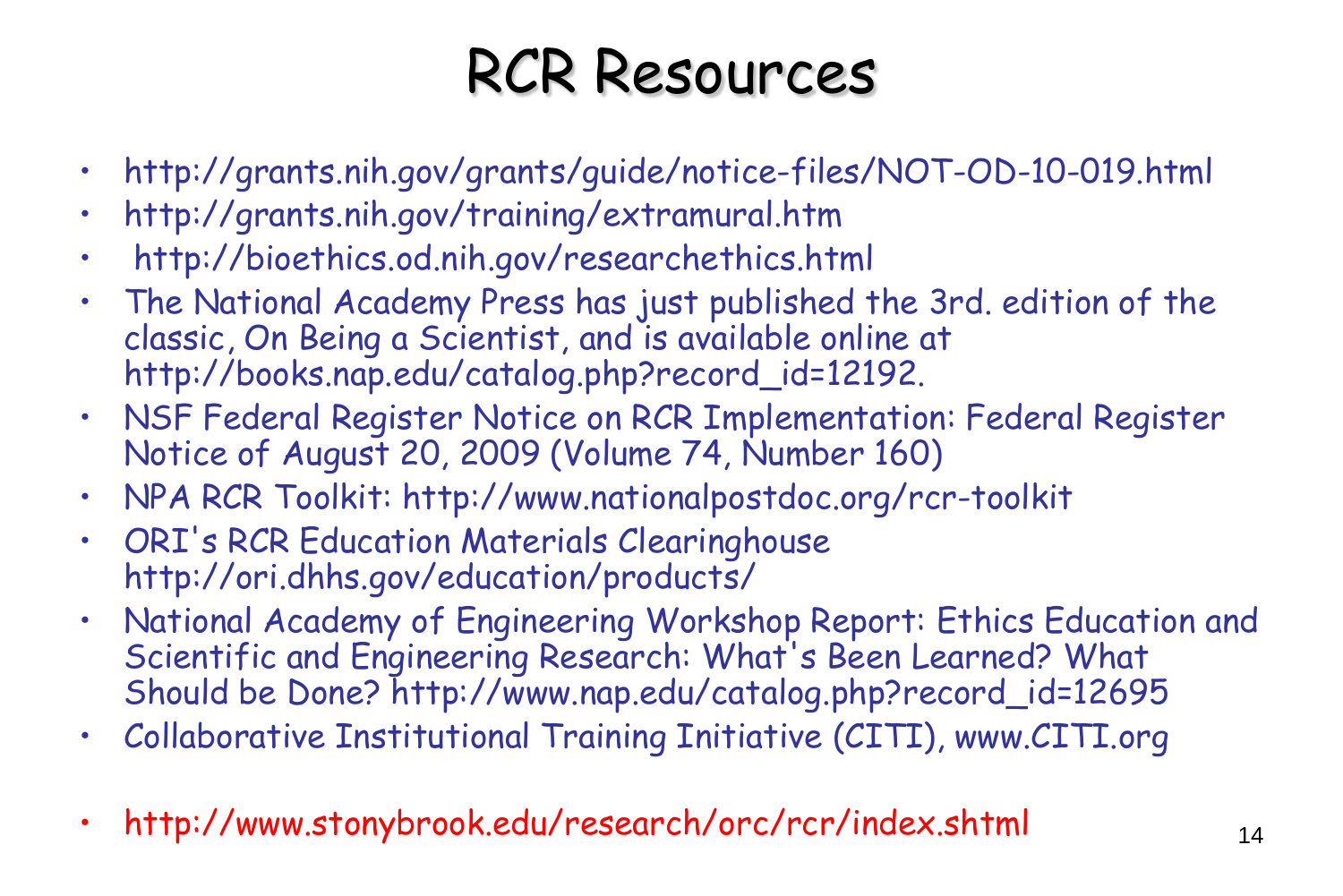

- National Science Foundation (NSF) –Section 7009 America COMPETES (Creating Opportunities to Meaningfully Promote Excellence in Technology, Education, and Science) Act
	- ''Each institution that applies for financial assistance from the Foundation for science and engineering research or education must describe in its grant proposal a plan to provide appropriate training and oversight in the responsible and ethical conduct of research to undergraduate students, graduate students, and postdoctoral researchers participating in the proposed research project.''
- Proposal and Award Policies and Procedures Guide (PAPPG)
	- Effective January 4, 2010 authorized signatory must certify with every proposal that institution has a plan to provide appropriate training and oversight in the responsible and ethical conduct of research to undergraduates, graduate students, and postdoctoral researchers who will be supported by NSF to conduct research
		- Standard award conditions Institution responsible for verifying that undergraduate students, graduate students, and postdoctoral researchers supported by NSF to conduct research have received RCR training
		- Training must occur within period of performance, typically 1 year (exception: summer REU, training must occur in 3 summer months) And the Contract of the Magnetic Muslim (15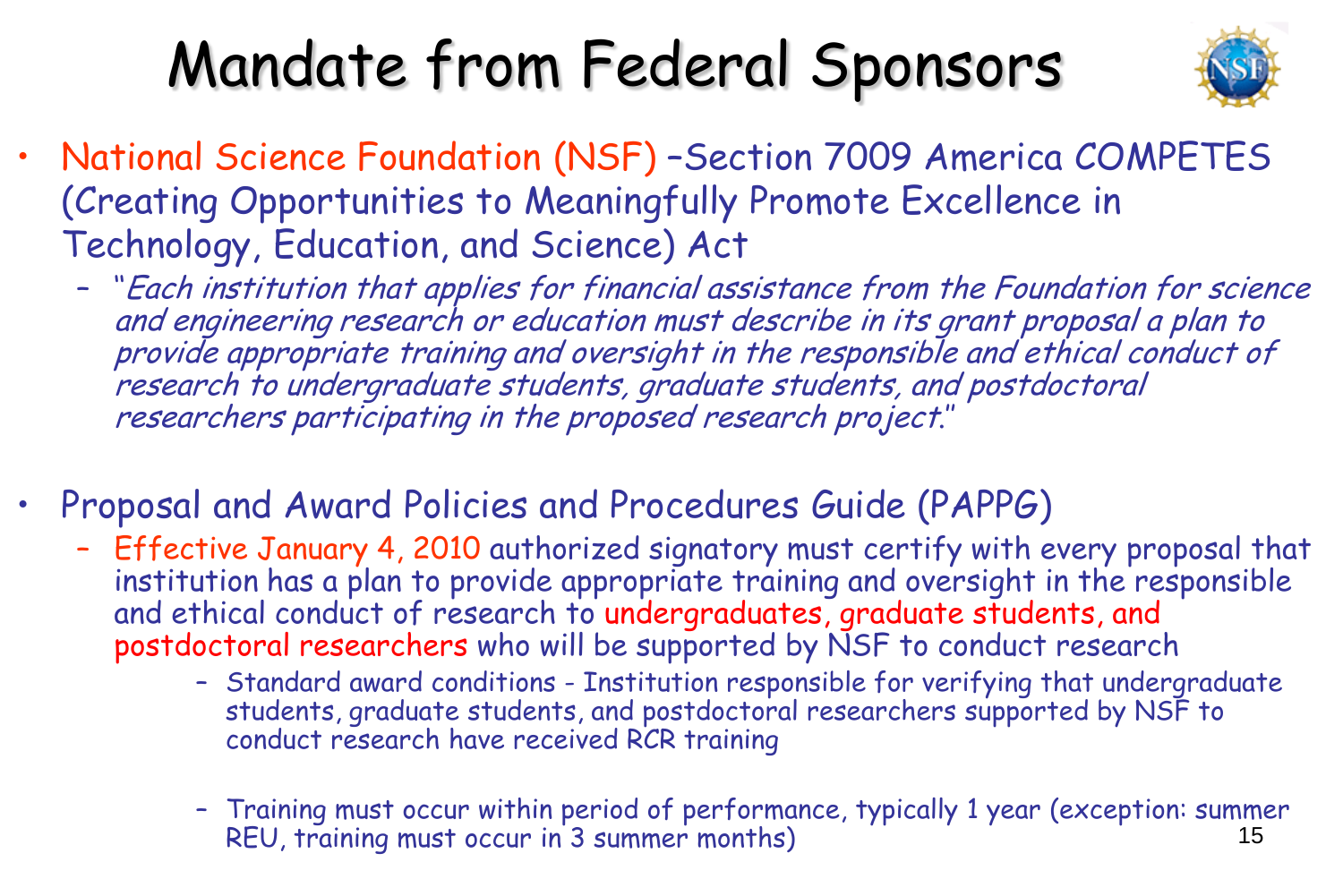

- National Institutes of Health
	- Grant Proposal Guide (GPG)
		- All trainees, fellows, participants, and scholars receiving support through any NIH training, career development award (individual or institutional), research education grant, and dissertation research grant must receive instruction in RCR.
		- Effective for new and renewal applications submitted on or after January 25, 2010, and for all non-competing continuations (Type 5) applications with deadlines on or after January 1, 2011.
		- applies to: D43, D71, F05, F30, F31, F32, F33, F34, F37, F38, K01, K02, K05, K07, K08, K12, K18, K22, K23, K24, K25, K26, K30, K99/R00, KL1, KL2, R25, R36, T15, T32, T34, T35, T36, T37, T90/R90, TL1, TU2, and U2R
		- any other NIH-funded programs supporting research training, career development, or research education that require instruction in RCR per relevant funding opportunity announcement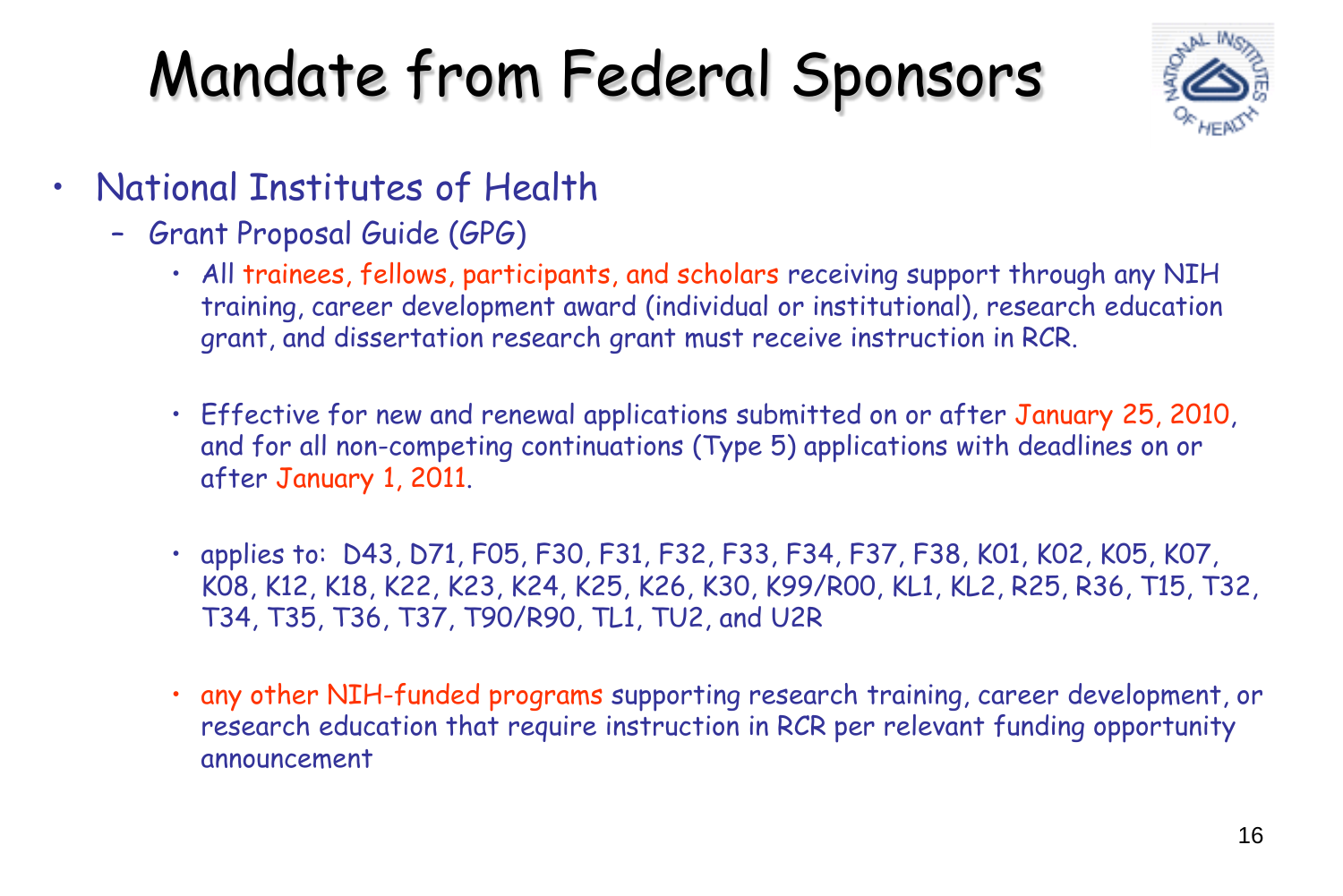

- National Institutes of Health
	- Guidance for training (NOT-OD-10-019\*)
		- Format:
			- Substantial face-to-face discussions a combination of didactic and small-group discussions (e.g. case studies)
			- Participation of research training faculty members in instruction in responsible conduct of research are highly encouraged.
			- While on-line courses can be a valuable supplement to instruction in responsible conduct of research, online instruction is not considered adequate as the sole means of instruction.
		- Subject Matter:
			- conflict of interest personal, professional, and financial
			- policies regarding human subjects, live vertebrate animal subjects in research, and safe laboratory practices
			- mentor/mentee responsibilities and relationships
			- collaborative research including collaborations with industry
			- peer review
			- data acquisition and laboratory tools; management, sharing and ownership
			- research misconduct and policies for handling misconduct
			- responsible authorship and publication
			- the scientist as a responsible member of society, contemporary ethical issues in biomedical research, and the environmental and societal impacts of scientific research <sup>17</sup>